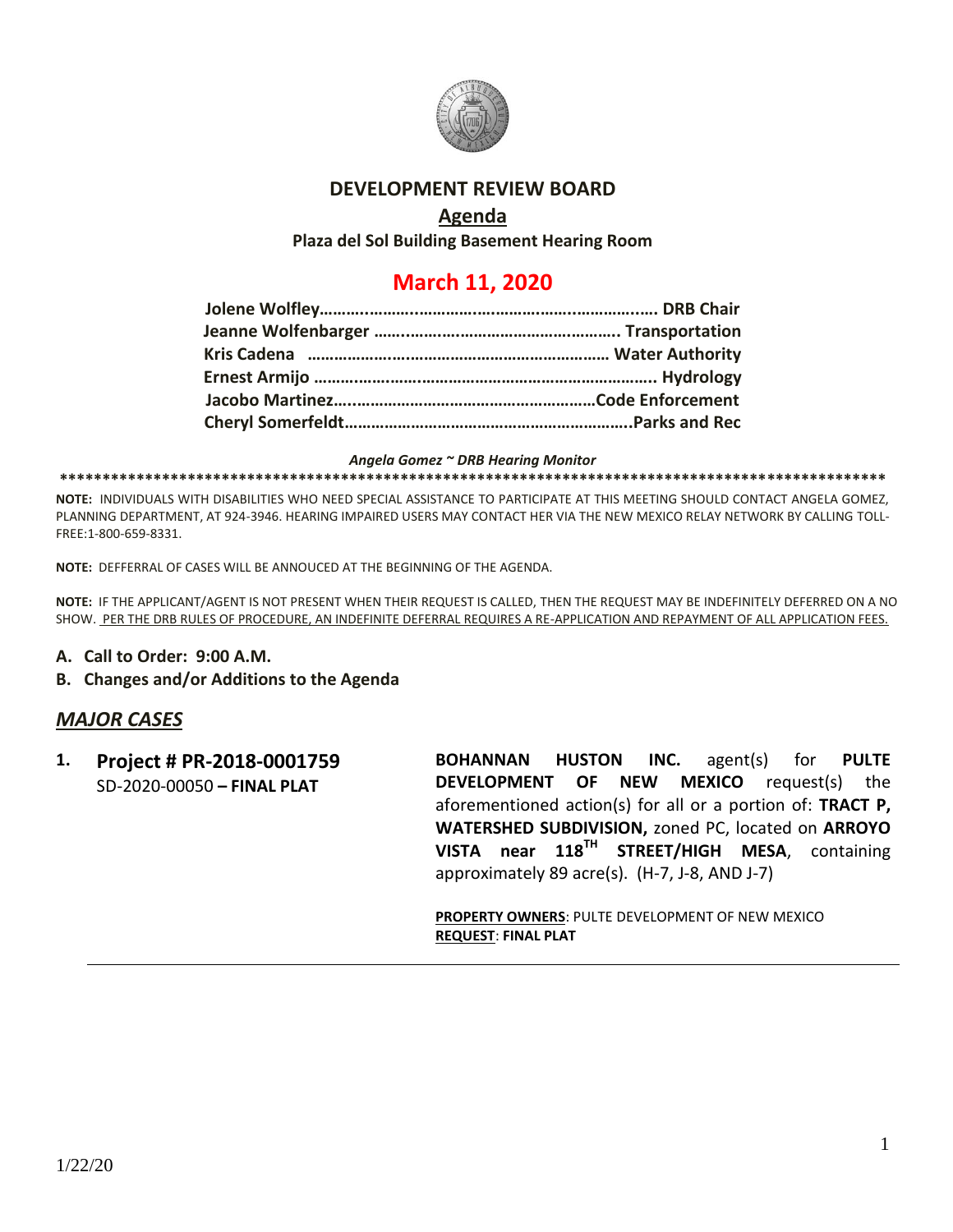| 2. | Project PR-2018-0001759<br>SD-2020-00049 - FINAL PLAT                                                                                                                                                                                                                                | <b>HUSTON</b><br><b>PULTE</b><br><b>BOHANNAN</b><br>INC.<br>agent(s)<br>for<br><b>MEXICO</b> request(s)<br><b>DEVELOPMENT</b><br>OF NEW<br>the<br>aforementioned action(s) for all or a portion of: TRACT P,<br>WATERSHED SUBDIVISION, zoned PC, located on ARROYO<br>VISTA near 118 <sup>TH</sup> STREET/HIGH MESA, containing<br>approximately 89 acre(s). (H-7, J-8, AND J-7)<br>PROPERTY OWNERS: PULTE DEVELOPMENT OF NEW MEXICO<br><b>REQUEST: FINAL PLAT</b>                                                                                                                                  |
|----|--------------------------------------------------------------------------------------------------------------------------------------------------------------------------------------------------------------------------------------------------------------------------------------|-----------------------------------------------------------------------------------------------------------------------------------------------------------------------------------------------------------------------------------------------------------------------------------------------------------------------------------------------------------------------------------------------------------------------------------------------------------------------------------------------------------------------------------------------------------------------------------------------------|
| З. | Project # PR-2018-001307<br>SI-2020-00046 - SITE PLAN                                                                                                                                                                                                                                | <b>CONSENSUS PLANNING INC. agent(s) for HAGGAR GROUP</b><br>LLC request(s) the aforementioned action(s) for all or a<br>portion of: TR 1-B PLAT OF TRACTS 1-A & 1-B P & J<br>SUBDIVISION LOT 1B, BLOCK 0000, SUBDIVISION P & J,<br>zoned NR-LM, located on SAN ANTONIO DRIVE between<br>SAN PEDRO RD and LOUISIANA BLVD, containing<br>approximately 3.0897 acre(s). (E-18)<br>PROPERTY OWNERS: HAGGAR GROUP LLC<br>REQUEST: SITE PLAN APPROVAL FOR RV PARKING LOT WITHIN SAN<br>ANTONIO LANDFILL AND PROPOSED MEDIAN CUT ON SAN ANTONIO<br>DR.                                                     |
| 4. | Project #PR-2018-001501<br>(1010023)<br>SD-2019-00163 - VACATION OF PRIVATE<br><b>EASEMENT</b><br>SD-2019-00162 - VACATION OF PUBLIC<br><b>EASEMENT</b><br>VA-2019-00290 - WAIVER SIDEWALK<br>VA-2019-00289 - WAIVER STREET<br>SI-2019-00299 - SITE PLAN (withdrawn<br>by applicant) | ISAACSON & ARFMAN, LLC agent(s) for MONTANO FAMILY<br>HOMES LLC request(s) the aforementioned action(s) for all<br>or a portion of TRACT 6-A-2 PLAT OF LOTS 6-A-1 AND 6-A-2<br>NORTH FOURTH STREET HOMESITES ADDN, zoned R-A,<br>located at 712 MONTANO RD NW between 9th ST NW and<br>HARWOOD LATERAL, Albuquerque, NM, containing<br>approximately 1.7110 acre(s). (F-14) [Deferred from 9/25/19,<br>11/20/19, 1/29/20]<br>PROPERTY OWNERS: PERLA SARITA R TRUSTEE PERLA LVTC/O JEFFREY<br><b>PARKS</b><br>REQUEST: CLUSTER DEVELOPMENT OF 8 RESIDENTAL LOTS WITH<br><b>ASSOCIATED OPEN SPACE</b> |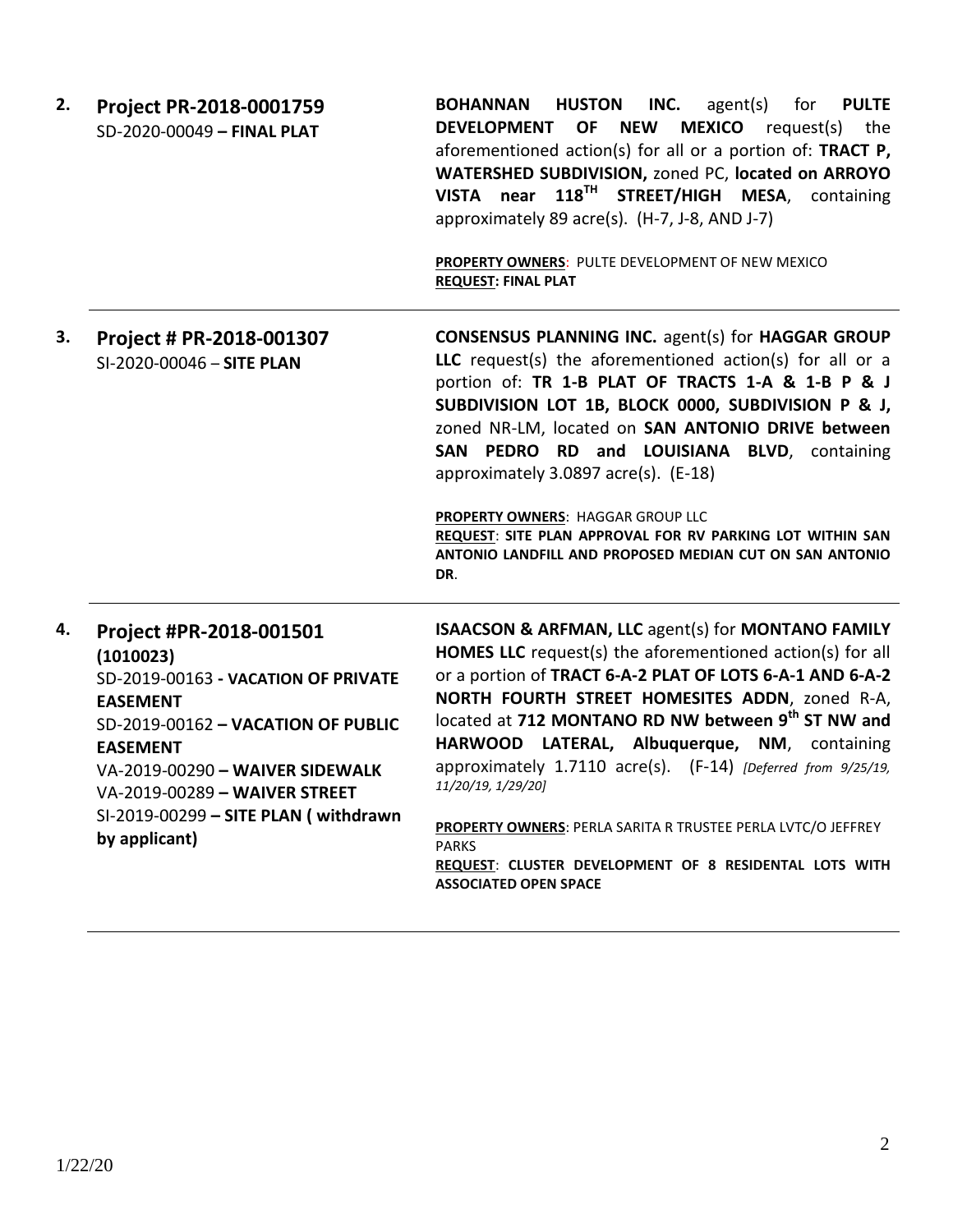5. **Project #PR-2019-002046 (1010582, 1001515)** SI-2019-00032 **- SITE PLAN WILSON & COMPANY, agent(s**) for **COA SOLID WASTE MANAGEMENT DEPT**., request(s) the aforementioned action(s) for all or a portion of a northerly portion of: **TRACT 107B1A1 excluding portions of Right of Way and excluding a northerly portion, TRACT 107B1A2 excluding portion of Right of Way, TRACT in the SW Corner – TRACT 107B1B, TRACT 108A3A1A, TRACT 108A3A1B, and TRACT 108A3B, TRACTS 108A1A1B1B & 108A1A2B2, TRACT 108A1A2B1A, TRACT 107B2A2 excluding Rights of Way, TRACT 107B2A1, excluding portion of Right of Way, MRGCD Map#33**, zoned NR-LM, located at **4600 EDITH BLVD NE** (**SE corner of COMANCHE RD NE AND EDITH BLVD NE**), containing approximately 22.0 acre(s). (G-15) *[Deferred from 2/27/19, 3/27/19, 5/1/19, 5/22/19, 6/19/19, 7/31/19, 9/25/19, 12/18/19, 1/29/20, 2/26/20]* **PROPERTY OWNERS**: CITY OF ALBUQUERQUE

**REQUEST**: **SITE PLAN FOR NEW ADMIN BUILDING, VEHICLE MAINTENANCE BUILDING, BIN REPAIR/WELD SHOP BUILDING AND STORAGE AREA, GUARD SHACK, RECYCLING DROP OFF AREA, PARKING AREAS AND CNG FUELING STATION**

# **6. Project #PR-2019-002874 (1000771) SD-2019-00172 –** EXTENSION OF INFRASTRUCTURE IMPROVEMENTS AGREEMENT (IIA)

**ALLEN SIGMON REAL ESTATE GROUP, LLC** request(s) the aforementioned action(s) for all or a portion of **TRACT C PLAT OF TRACTS A, B & C COTTONWOOD POINTE**, zoned NR-BP, located at **9651 IRVING BLVD NW** between **IRVING BLVD NW** and **EAGLE RANCH RD NW**, containing approximately 6.7675 acre(s). (B-13) *[Deferred from 10/2/19, 10/16/19, 10/23/19, 12/4/19, 2/26/20]*

**PROPERTY OWNERS**: EAGLE VISTA LLC ATTN: BRAD B ALLEN **REQUEST**: **EXTENSION OF INFRASTRUCTURE IMPROVEMENTS AGREEMENT** 

## *MINOR CASES*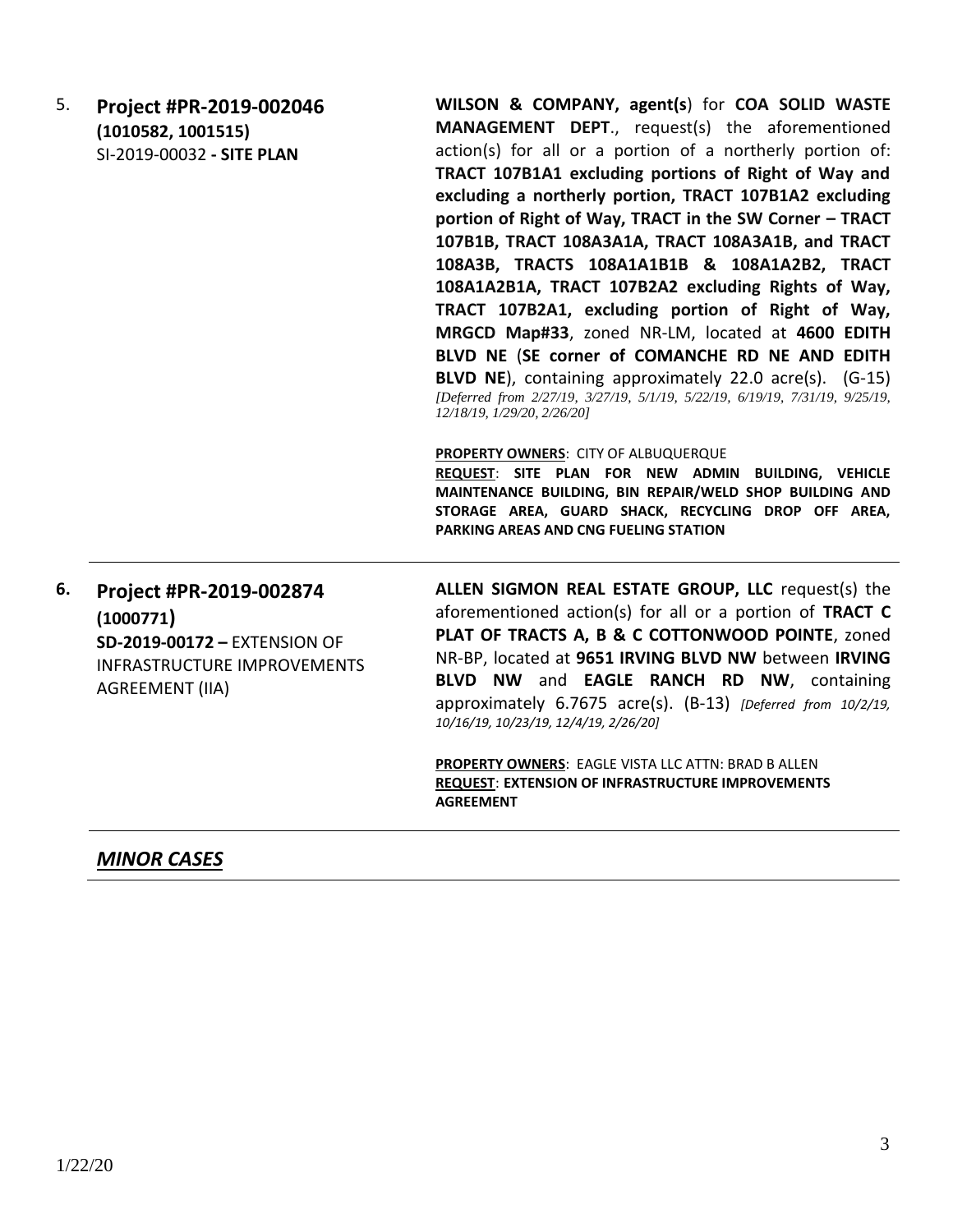| 7. | Project # PR-2019-002610<br>SD-2020-00062 - PRELIMINARY/FINAL<br><b>PLAT</b> | SKARSGARD/ARCH +<br><b>JOSHUA</b><br><b>PLAN</b><br><b>LAND</b><br><b>USE</b><br><b>CONSULTANTS</b> agent(s) for <b>MCHT</b> , LLC request(s) the<br>aforementioned action(s) for all or a portion of: LT 26-B<br>PLAT OF LTS 26-A & 26-B ALVARADO GARDENS UNIT 1 and<br>N'LY PORT OF THE E'LY 81 FT OF LOT 25 ALVARADO<br>GARDENSUNIT 1, zoned R-A, located at 2119 MATTHEW PL<br>NW between GRIEGOS DRAIN and RIO GRANDE BLVD NW,<br>containing approximately 0.833 acre(s). (G-13)<br>PROPERTY OWNERS: JOSHUA & RUTH SKARSGARD<br>REQUEST: LOT CONSOLIDATION FROM 2 LOTS TO 1 LOT |
|----|------------------------------------------------------------------------------|--------------------------------------------------------------------------------------------------------------------------------------------------------------------------------------------------------------------------------------------------------------------------------------------------------------------------------------------------------------------------------------------------------------------------------------------------------------------------------------------------------------------------------------------------------------------------------------|
| 8. | Project # PR-2019-003084<br>SD-2020-00063 - PRELIMINARY/FINAL<br><b>PLAT</b> | PAULA DAL SANTO agent(s) for UNITED STATES POSTAL<br><b>SERVICE</b> request(s) the aforementioned action(s) for all or a<br>portion of: LOTS 17A, 18A, and 19A BLOCK 11, LOTS<br>16,17,9A and a PORTION OF LOT 8A in BLOCK 13 and<br>TRACT F, TIMOTEO CHAVEZ ADDITION, zoned MX-M & NR-<br>C, located at 2505 GRACELAND DR between GRACELAND<br>DR and MORNINGSIDE DR, containing approximately 5.195<br>$\arccos$ . (H-17)<br>PROPERTY OWNERS: PAULA DAL SANTO, EDWARD ANLIAN and<br>UNITED STATES POSTAL SERVIC<br><b>REQUEST: LOT LINE ADJUSTMENT</b>                             |
| 9. | Project # PR-2019-003086<br>SD-2020-00025 - PRELIMINARY/FINAL<br><b>PLAT</b> | ARCH+ PLAN LAND USE CONSULTANTS agent(s) for MBFW<br>FAMILY LTD. PARTNERSHIP request(s) the aforementioned<br>action(s) for all or a portion of: LOT 6, BLOCK 4, SKYLINE<br>HEIGHTS, zoned MX-M, located at 10005 COCHITI RD SE<br>between ALTEZ ST SE and CONCHAS ST SE, containing<br>approximately 0.6152 acre(s). (L-20) [Deferred from 1/29/20,<br>2/26/20, 3/4/20]<br>PROPERTY OWNERS: MBFW FAMILY LTD PARTNERSHIP<br><b>REQUEST: LOT CONSOLIDATION 4 LOTS INTO 1 LOT</b>                                                                                                      |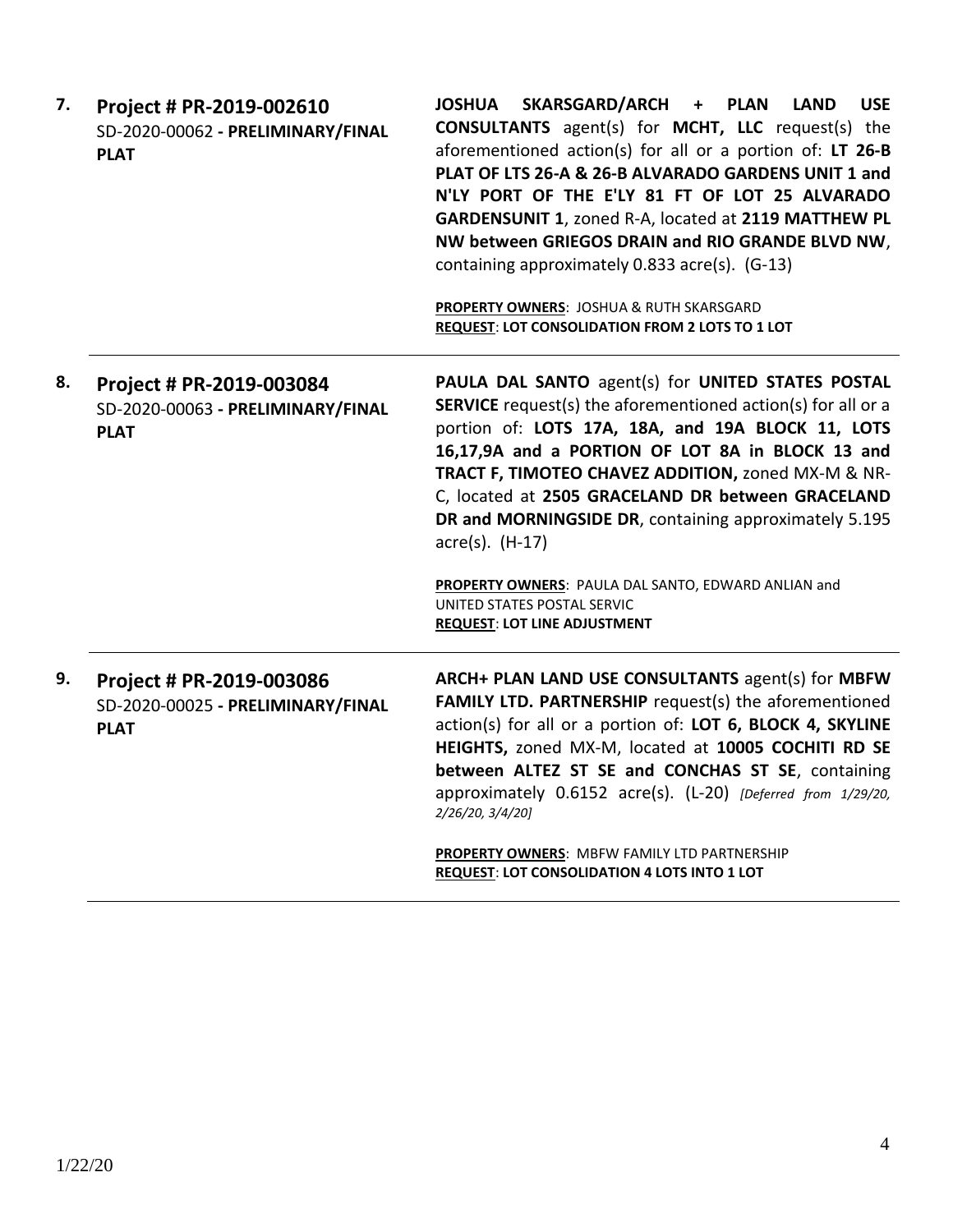| 10. | Project # PR-2020-003357<br>SD-2020-00040 - PRELIMINARY/FINAL<br><b>PLAT</b> | <b>TIERRA WEST LLC</b> agent(s) for <b>ABQ OFFICE LLC</b> request(s)<br>the aforementioned action(s) for all or a portion of: LOTS 6-<br>A-1, 6-A-2, 6-A-3 and 6-A-4, JEFFERSON COMMONS II,<br>zoned NR-BP, located at 5411 JEFFERSON BLVD NE<br>between SINGER BLVD NE and OFFICE BLVD NE, containing<br>approximately 17.0507 acre(s). (F-17) [Deferred from 2/12/20,<br>2/26/20, 3/4/20]<br>PROPERTY OWNERS: 5421 JEFFERSON STREET HOLDINGS LLC C/O<br><b>CWCAPITAL ASSET MGMT LLC</b><br>REQUEST: MINOR SUBDIVISION FINAL PLAT APPROVAL |
|-----|------------------------------------------------------------------------------|---------------------------------------------------------------------------------------------------------------------------------------------------------------------------------------------------------------------------------------------------------------------------------------------------------------------------------------------------------------------------------------------------------------------------------------------------------------------------------------------------------------------------------------------|
| 11. | Project # PR-2019-003059<br>SD-2020-00061 - PRELIMINARY/FINAL<br><b>PLAT</b> | I-25 & GIBSON, LLC agent(s) for CSI - CARTESIAN SURVEY'S<br>INC. request(s) the aforementioned action(s) for all or a<br>portion of: TRACT A-1, GIBSON AND MILES AREA, zoned<br>MX-L, located at 1314 GIBSON BLVD SE between<br>MULBERRY ST SE and UNIVERSITY BLVD SE, containing<br>approximately 0.8679 acre(s). (L-15)<br>PROPERTY OWNERS: ISSHIN RYU CLUB INC                                                                                                                                                                           |
|     |                                                                              | <b>REQUEST: INTERIOR LOT LINE ELIMINATION</b>                                                                                                                                                                                                                                                                                                                                                                                                                                                                                               |
|     | SKETCH PLAT                                                                  |                                                                                                                                                                                                                                                                                                                                                                                                                                                                                                                                             |
| 12. | Project # PR-2019-002765<br>PS-2020-00026 - SKETCH PLAT                      | CSI CARTESIAN SURVEY'S INC. agent(s) for RED SHAMROCK<br>4, LLC request(s) the aforementioned action(s) for all or a<br>portion of: LOTS 1 THRU 9, COORS PAVILION, zoned NR-C,<br>located at 5801 ST JOSEPHS DR NW between COORS BLVD<br>NW and ATRISCO DR. NW, containing approximately<br>14.1981 acre(s). (G-11)                                                                                                                                                                                                                         |
|     |                                                                              | <b>PROPERTY OWNERS: RED SHAMROCK 4 LLC</b><br>REQUEST: SUBDIVIDE 2 EXISTING LOTS INTO 6 NEW LOTS                                                                                                                                                                                                                                                                                                                                                                                                                                            |
| 13. | Project # PR-2019-002937<br>PS-2020-00025 - SKETCH PLAT                      | <b>CARLOS</b><br><b>ROSA</b><br><b>MATA</b><br>request(s)<br><b>AND</b><br>Е.<br>the<br>aforementioned action(s) for all or a portion of: LOT 3A<br>GARDEN ACRES, zoned R-1C, located on GRIEGOS RD<br>between RIO GRANDE and 12 STREET, containing<br>approximately .18 acre(s). (F-14)                                                                                                                                                                                                                                                    |
|     |                                                                              | <b>PROPERTY OWNERS: CARLOS AND ROSA E. MATA</b><br><b>REQUEST: LOT LINE ADJUSTMENT</b>                                                                                                                                                                                                                                                                                                                                                                                                                                                      |